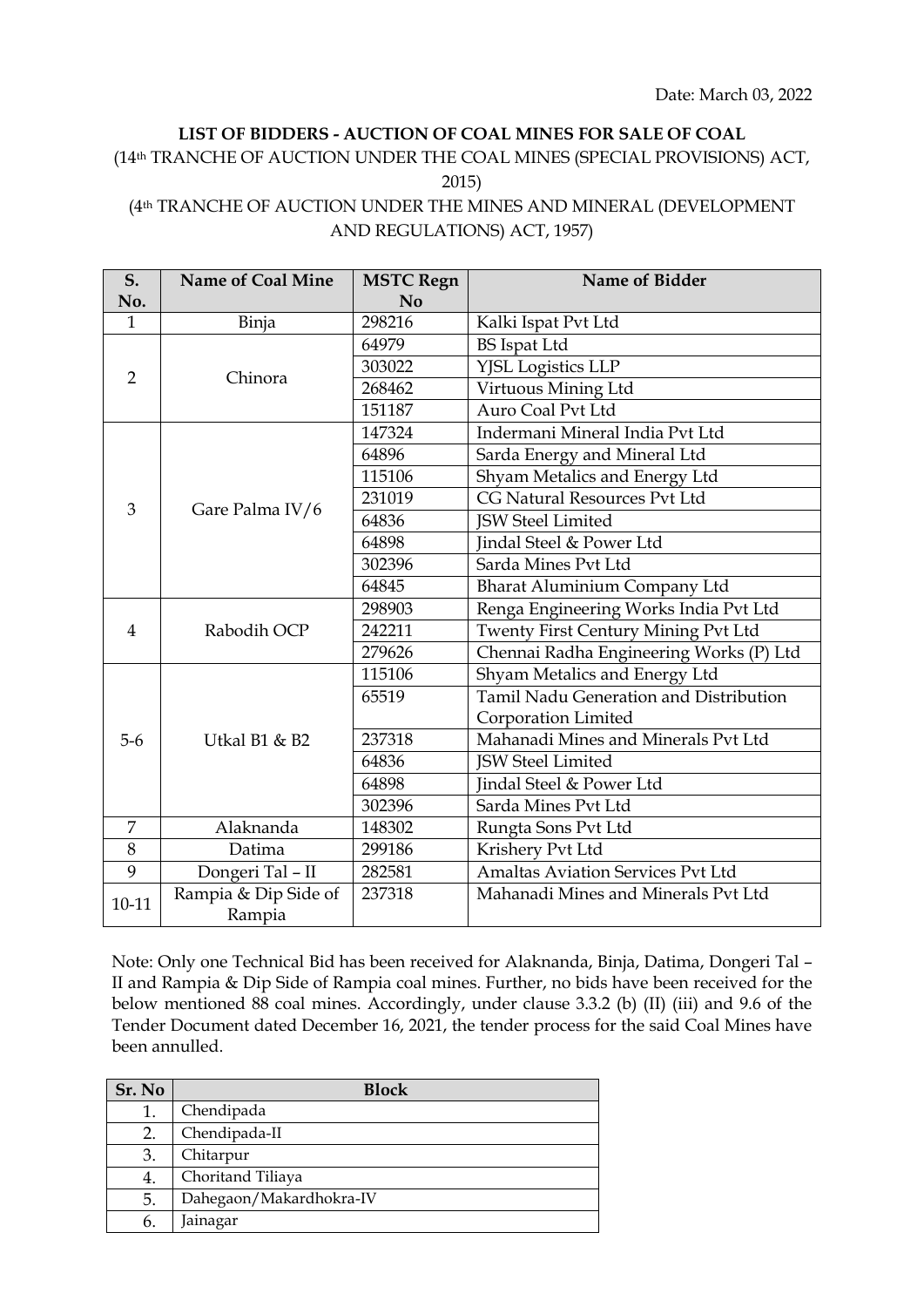| Sr. No | <b>Block</b>                                       |
|--------|----------------------------------------------------|
| 7.     | Khappa & Extn                                      |
| 8.     | Kosar Dongergaon                                   |
| 9.     | Latehar                                            |
| 10.    | Machhakata                                         |
| 11.    | Mahanadi                                           |
| 12.    | Mandakini - B                                      |
| 13.    | Mandla North                                       |
| 14.    | Mandla-South                                       |
| 15.    | Marki Mangli-IV                                    |
| 16.    | North Dhadu                                        |
| 17.    | North of Arkhapal Srirampur                        |
| 18.    | Nuagaon Telisahi                                   |
| 19.    | Panchbahani                                        |
| 20.    | Patal East                                         |
| 21.    | Ramchandi Promotion Block                          |
| 22.    | Rawanwara North                                    |
| 23.    | Seregarha                                          |
| 24.    | Shankarpur Bhatgaon II Extn                        |
| 25.    | Sitanala                                           |
| 26.    | Sondhia                                            |
| 27.    | Arjuni                                             |
| 28.    | Barapara                                           |
| 29.    | Barimahuli                                         |
| 30.    | Bartap                                             |
| 31.    | Barwatoli                                          |
| 32.    | Burapahar                                          |
| 33.    | Chainpa                                            |
| 34.    | Chintalpudi Sector A1                              |
| 35.    | Chopna Shaktigarh                                  |
| 36.    | Dahegaon Dhapewada & Tondakhairi Khandala Combined |
| 37.    | Dharampur                                          |
| 38.    | Dhobbanpur                                         |
| 39.    | Dhulia North                                       |
| 40.    | Dighi Dharampur North                              |
| 41.    | Dighi Dharampur South                              |
| 42.    | Dip Extn of Belpahar                               |
| 43.    | Dip Side of Chatabar                               |
| 44.    | Dolesara                                           |
| 45.    | Eastern Part of Gorhi-Mahaloi                      |
| 46.    | Gawa                                               |
| 47.    | Ghutra                                             |
| 48.    | Gomarpahari Siulibana                              |
| 49.    | Gondbahera Ujheni                                  |
| 50.    | Hingna Bazargaon                                   |
| 51.    | Jadunathpur                                        |
| 52.    | Jamui                                              |
| 53.    | Jarekela                                           |
| 54.    | Jharpalam Thangarghat                              |
| 55.    | Kalambi Kalmeshwar                                 |
| 56.    | Kalyan Khani Block-6                               |
| 57.    | Kapasdanga-Bharkata                                |
|        |                                                    |